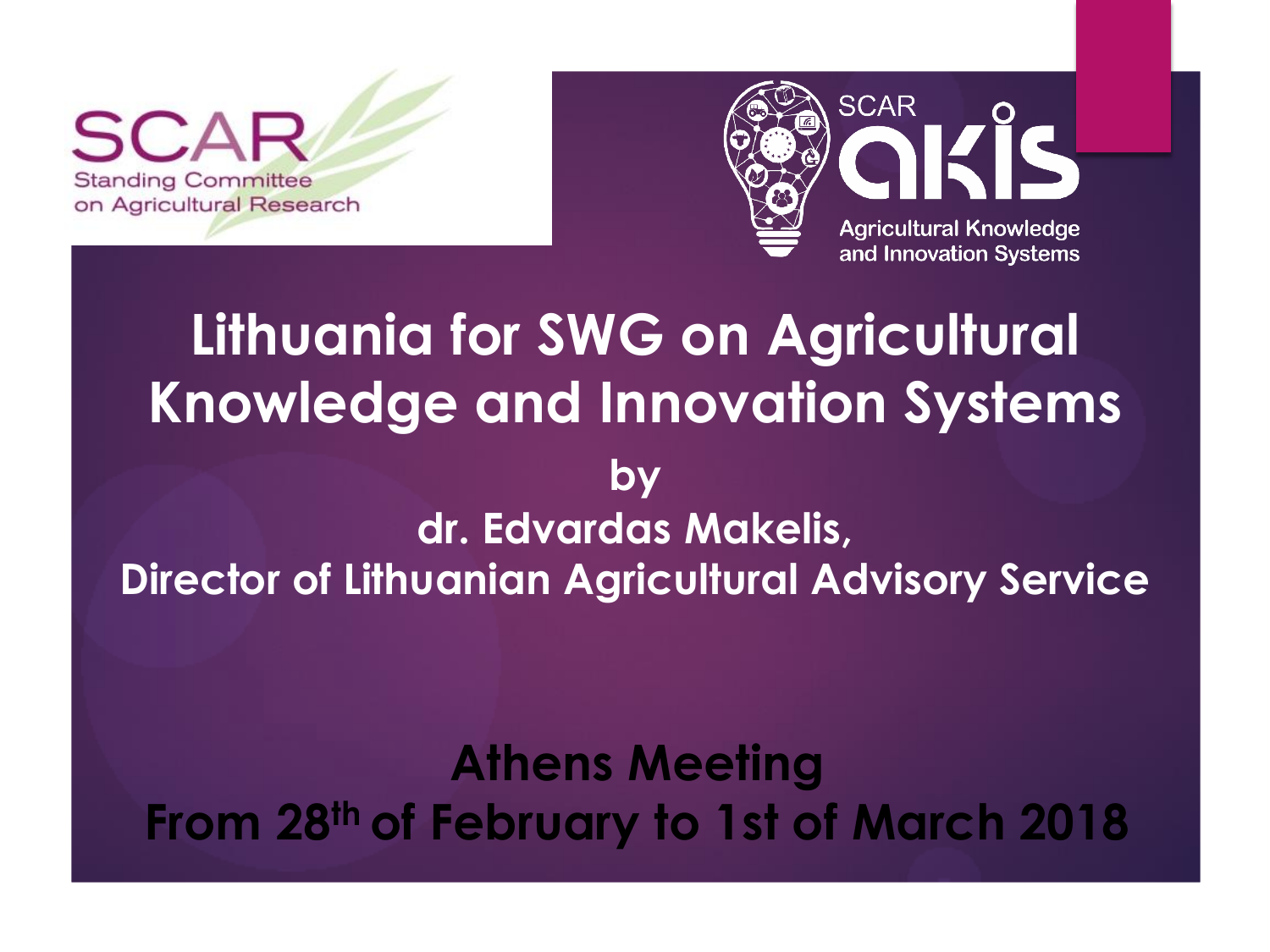# *The Mandate for CAP post 2020 Communication "The future of food and farming"*

**PI Lithuanian Agricultural Advisory Service (LAAS) plays crucial role in national AKIS:**

- **1. LAAS ensures independent consultancy all over the country (over 48 regional offices and Headquarters in Kėdainiai);**
- **2. LAAS provides the integrated and e-services over cloud computing for more than 18 thou clients per year;**
- **3. LAAS is the biggest training provider in the country (RDP, commercial training courses);**
- **4. LAAS takes part in 4 out of 5 EIP projects that are implemented in LT and LAAS is a leader one of them (from the first call for EIP 2015);**
- **5. LAAS already has the infrastructure needed that lets to reach every stakeholder and transfer new knowledge and innovation.**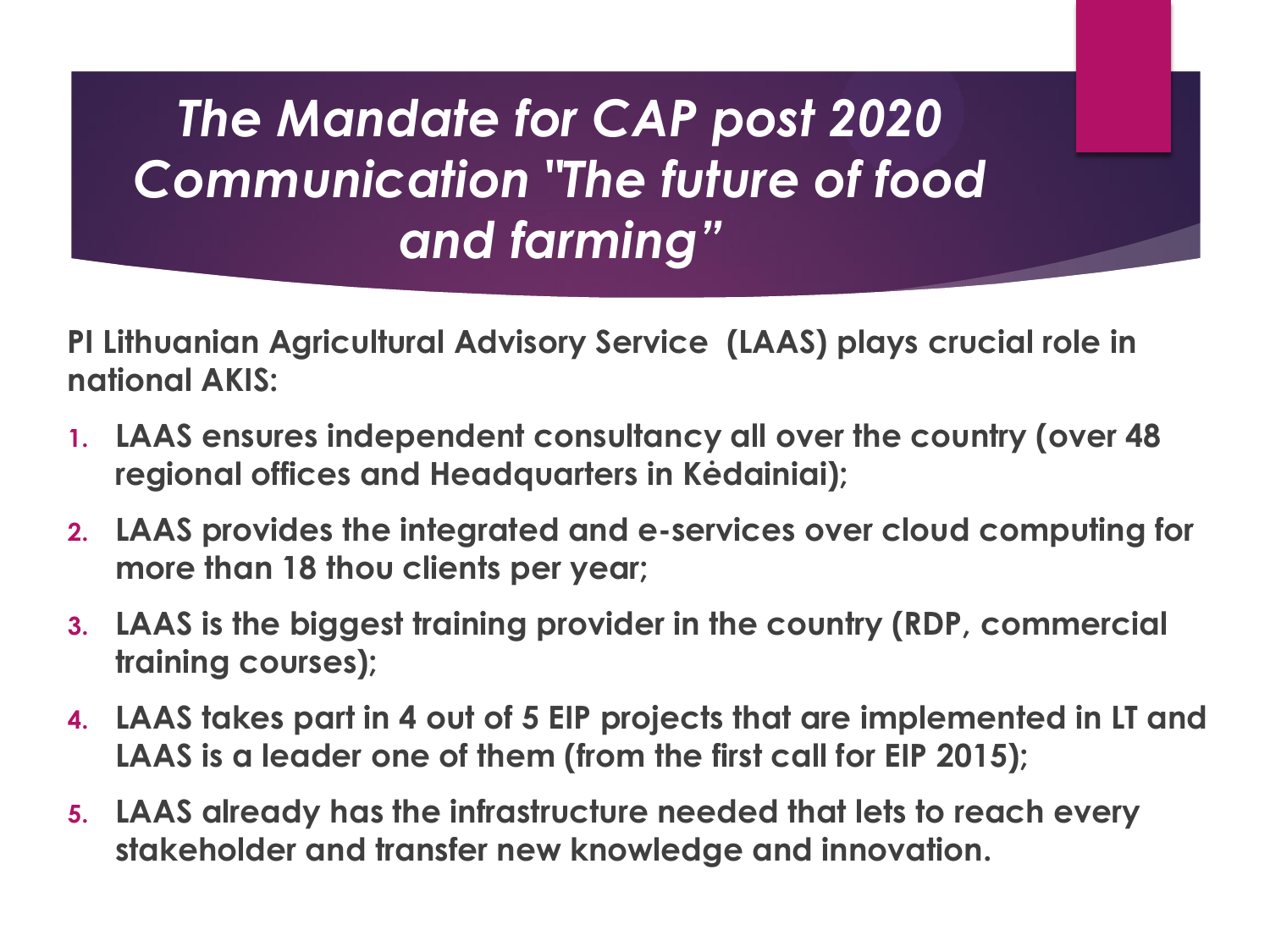**Enhance knowledge flows of the AKIS and strengthen links between research and practice:**

LAAS sees the national AKIS as a unique educational system which success depends largely on interinstitutional relationships, national policy and European education tendencies. Only the organic development of this relationship (according to the challenges of the time) can contribute to the needs in agriculture.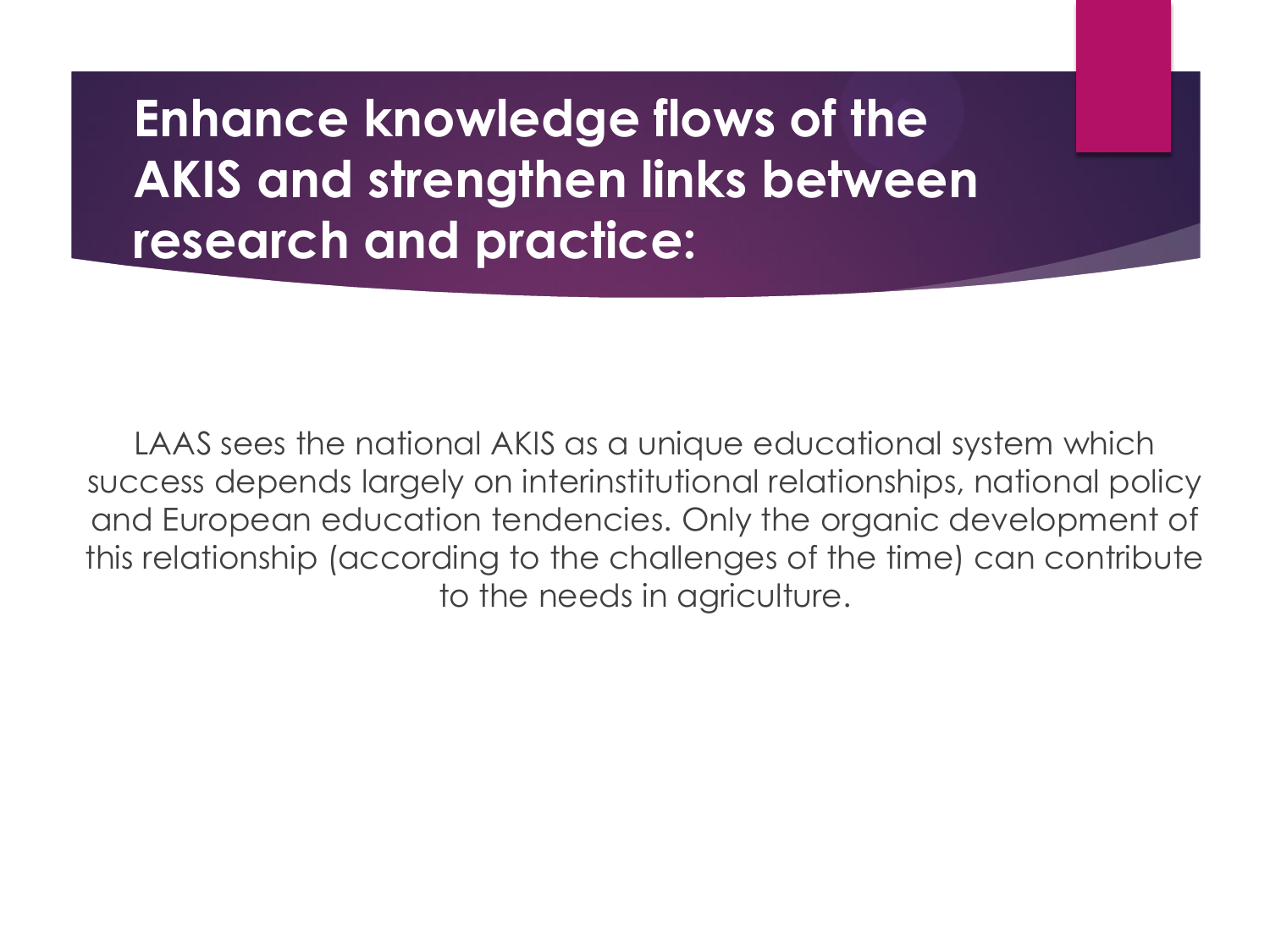## **Strengthen Farm Advisory Services (FASs) within MS' AKISs:**

- ▶ **A stable systematic national strategic plan for FAS extension**;
- ▶ **A Long Term System for preparation of high qualified advisers;**
- ▶ **Regular and long term support system of knowledge, information, demonstration exchange (on national and international scale, after the projects or under other circumstances created new knowledge, etc.);**
- ▶ **Open data bases (on national scale) for all FASs for interpretation to provide efficient services.**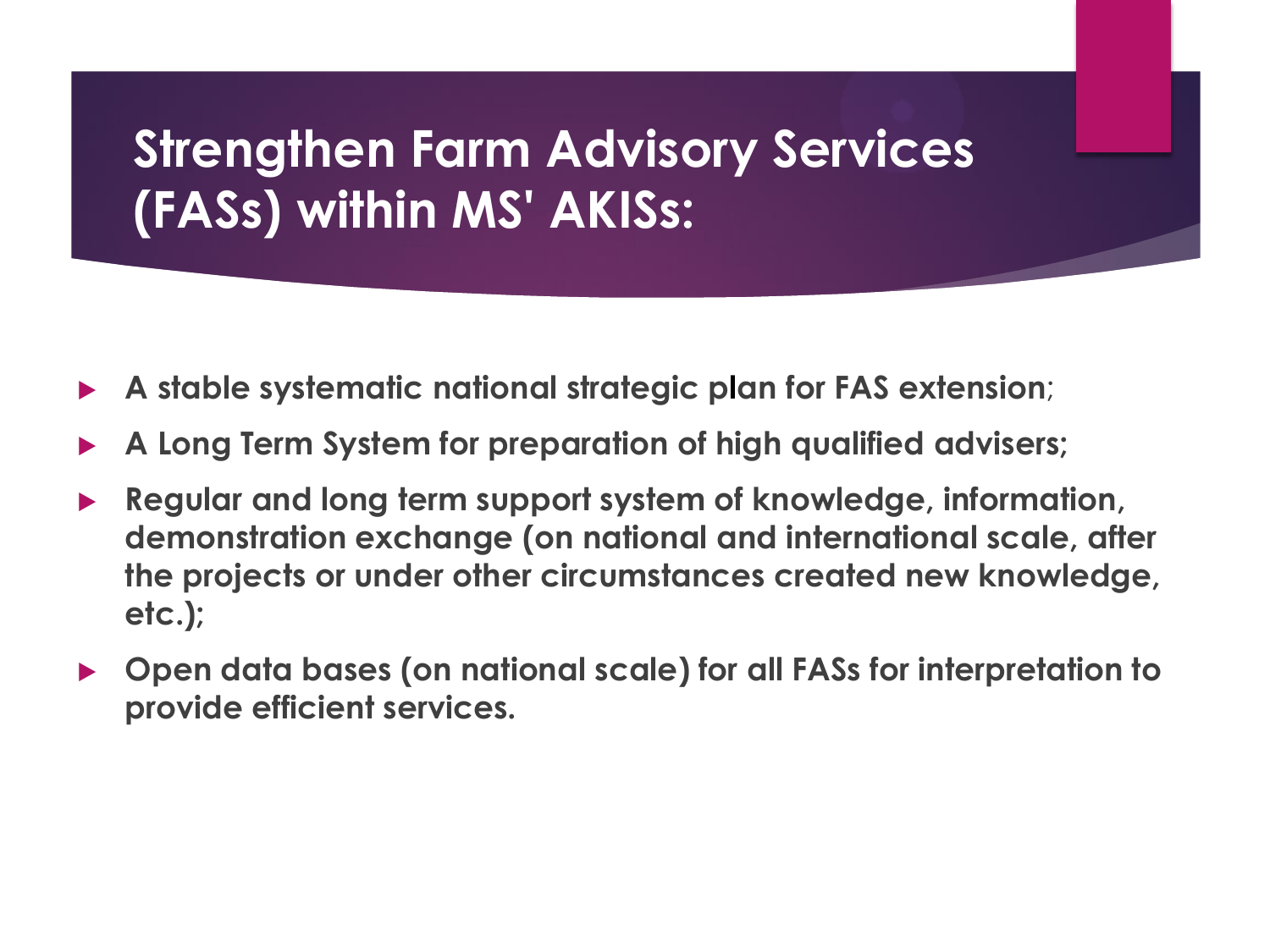### **Incentivize interactive innovation projects**

- ▶ **Favorable infrastructure for innovation projects that includes support of Innovation Support Services, use of updated methodologies for interinstitutional cooperation and suggestible dissemination of results of innovative projects;**
- ▶ **The understanding that Innovation project is a real qualification case for the advisers;**
- ▶ **Clarification of administrative procedures - regular calls and timely appraisals of applications, reduction of administrative burden in projects.**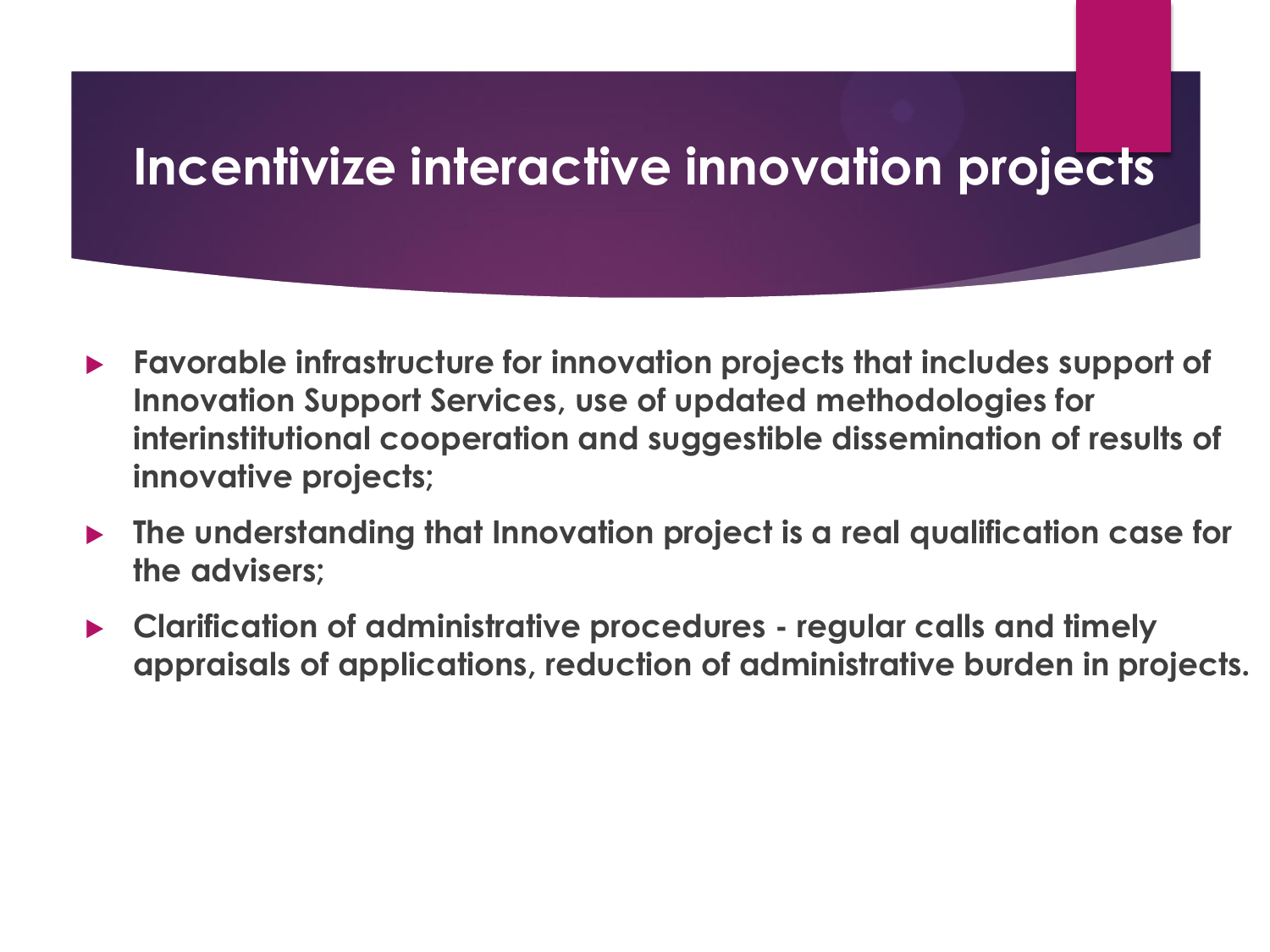**EIP**: Center of knowledge accumulation, transfer, development of agricultural technologies and their demonstration "**Gate of Innovation** " (No1, partners)

### Location of implementation of the project



| <b>Members of</b><br>the project | PI Lithuanian Agricultural Advisory Service<br>(LAAS) and its offices in different regions |
|----------------------------------|--------------------------------------------------------------------------------------------|
| Partner 1                        | ASU (Aleksandras Stulginskis University)                                                   |
| Partner 1.1                      | <b>Experimental station</b>                                                                |
| Partner <sub>2</sub>             | LSMU (Lithuanian University of Health<br>Sciences)                                         |
| Partner <sub>3</sub>             | LAMMC (Lithuanian Research Centre<br>for Agriculture and Forestry)                         |
| Partner 3.1                      | Institute of Agriculture                                                                   |
| Partner 3.2                      | Institute of Horticulture                                                                  |
| Partner 3.3                      | Vokė Branch                                                                                |
| Partner 3.4                      | Vėžaičiai Branch                                                                           |
| Partner 3.5                      | Joniškėlis Experimental Station                                                            |
| Partner <sub>4</sub>             | UAB Dotnuva Experimental Farm                                                              |
| Partner 5                        | UAB Upytė Experimental Farm                                                                |
| Partner <sub>6</sub>             | UAB Šeduvos avininkystė                                                                    |
| Partner 7                        | UAB Šilutės veislininkystė                                                                 |
| Partner 8                        | UAB Lietuvos žirgynas                                                                      |
| Partner 9                        | AB Kaulių veislininkystė                                                                   |
| Partner 10                       | PI Training Farm of ASU                                                                    |
| Partner 11                       | PI Practical Training and Testing Centre<br>of LSMU                                        |

**The purpose of the project partners is to ensure smooth operation of agricultural innovation, effective performance of the farm-advisor-science chain and to create a network of experimental and demonstration farms.**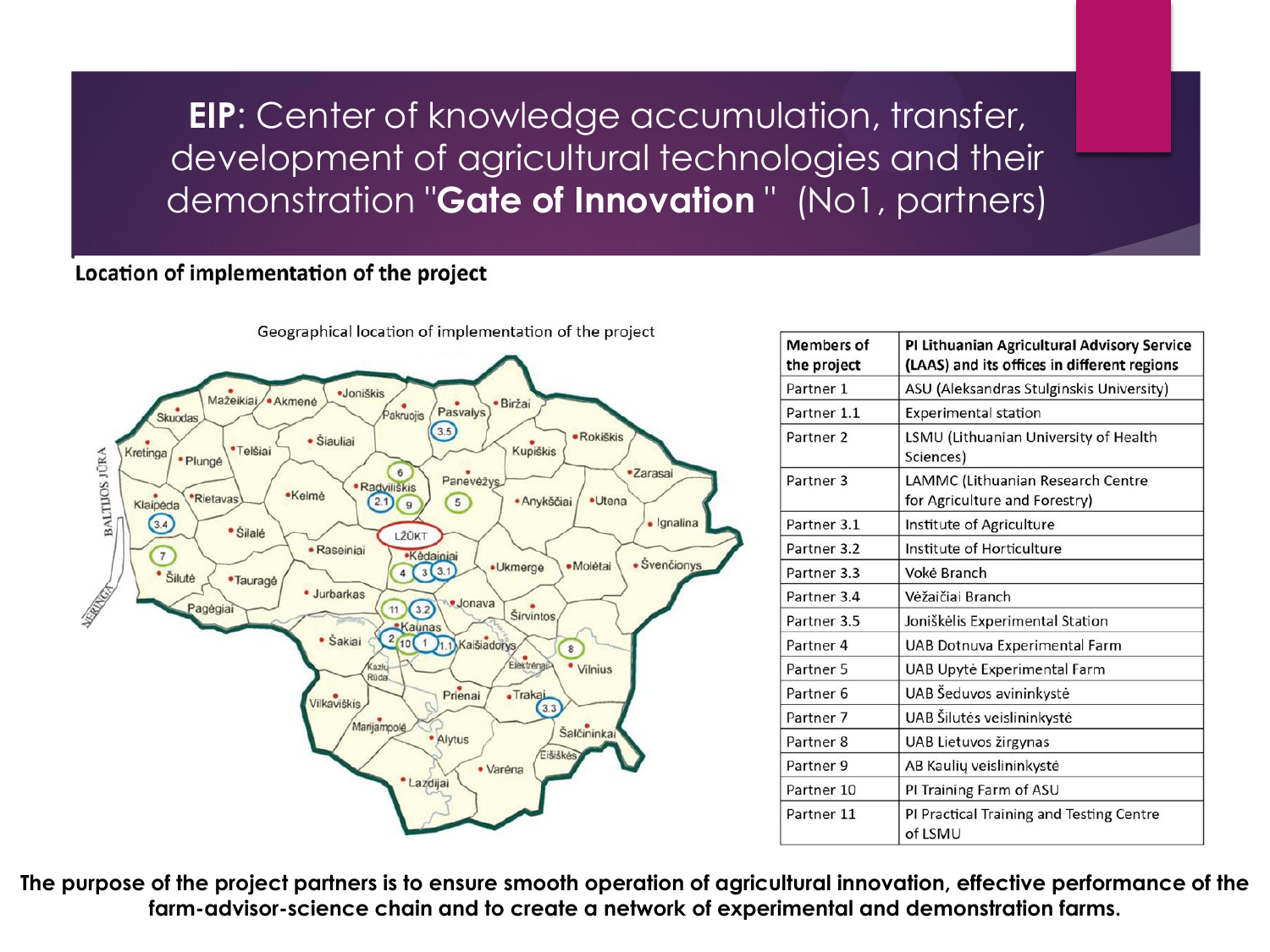**EIP**: Center of knowledge accumulation, transfer, development of agricultural technologies and their demonstration "**Gate of Innovation**" (No2, structure )



**The system will make the optimization of human resources and time costs in implementing the innovation projects over the Innovation Support Service. It will provide an easier and faster flow of ideas from research testing in experimental farms for practical needs.**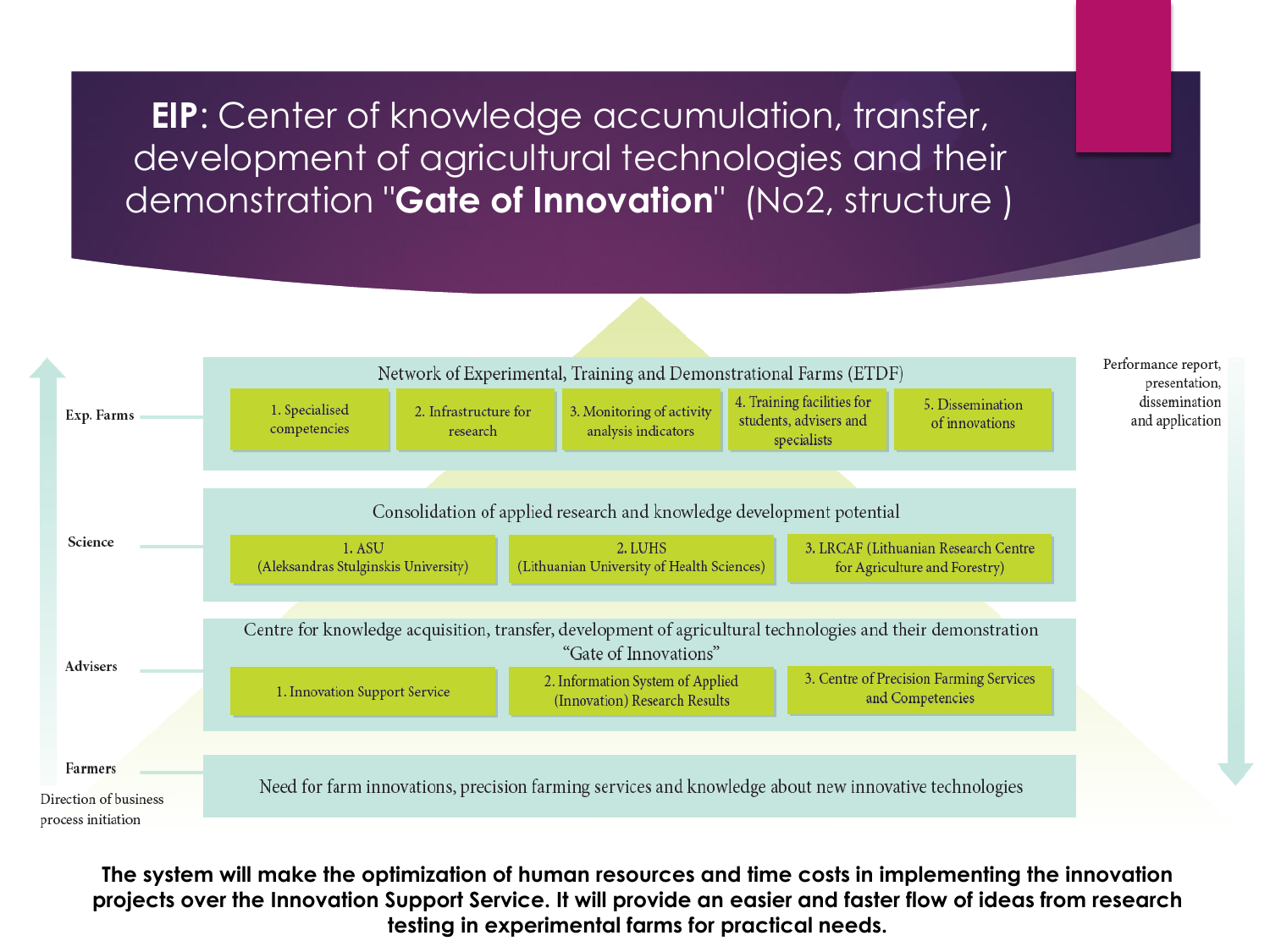**EIP**: Center of knowledge accumulation, transfer, development of agricultural technologies and their demonstration "**Gate of Innovation**" (No3, products flow)



This organizational type of innovation "Gate of Innovation" will create an interactive system of cooperation between **farmers, advisers, researches and experimental farms. The system will make the optimization of human resources and time costs in implementing the innovation projects over the Innovation Support Service.**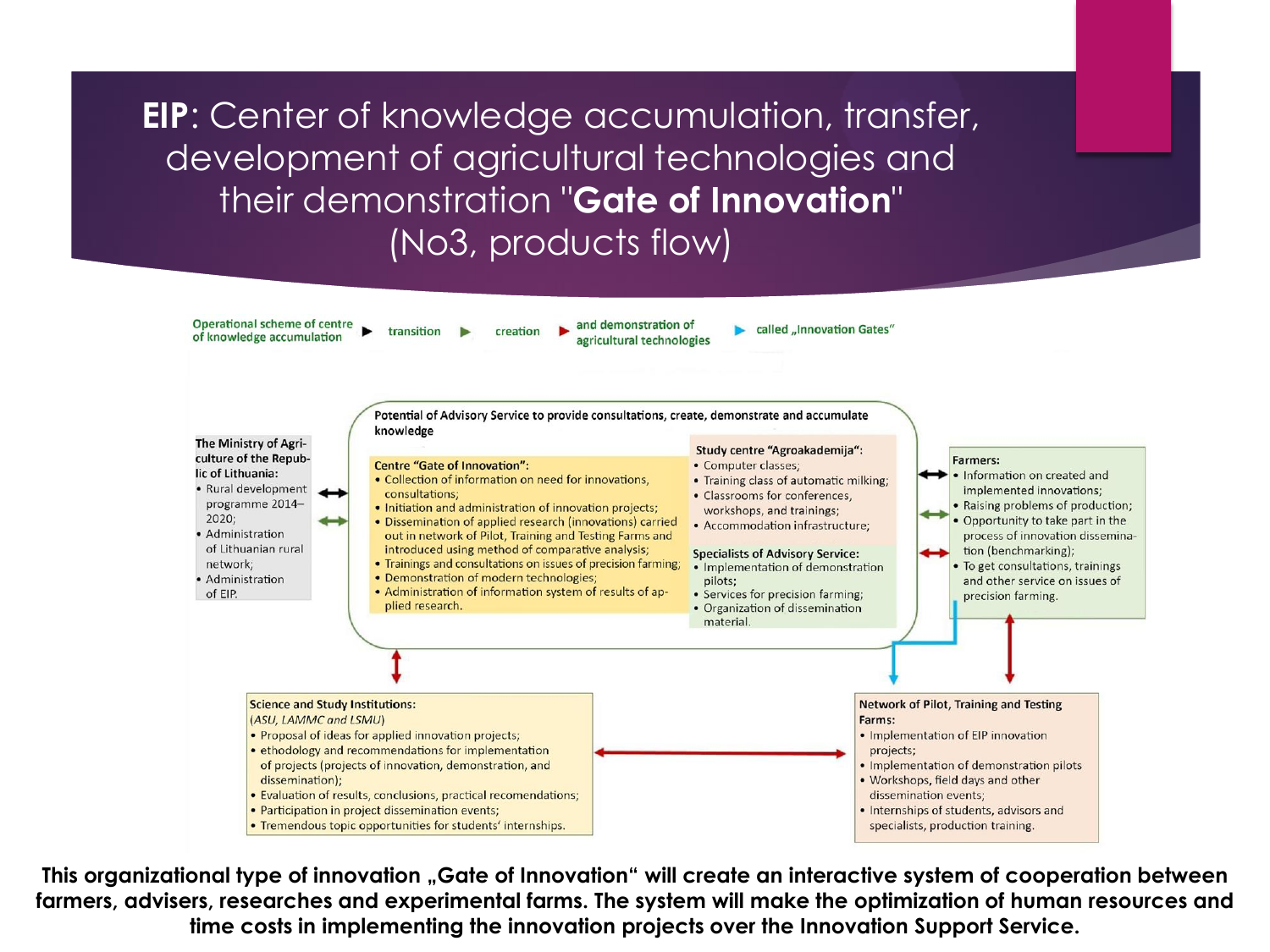### **Support digital transition in agriculture**

- ▶ **Standardization and digitization of administrative actions in agriculture;**
- ▶ **Information search system for the accumulation of results from applied research.**

Both suggestions are strongly connected to EU Commission's Open Data Strategy(2011), Directive 2003/98/EC on the re-use of public sector information and finally the century ideas for Lithuania - reducing bureaucracy by digitizing public services till 2025.